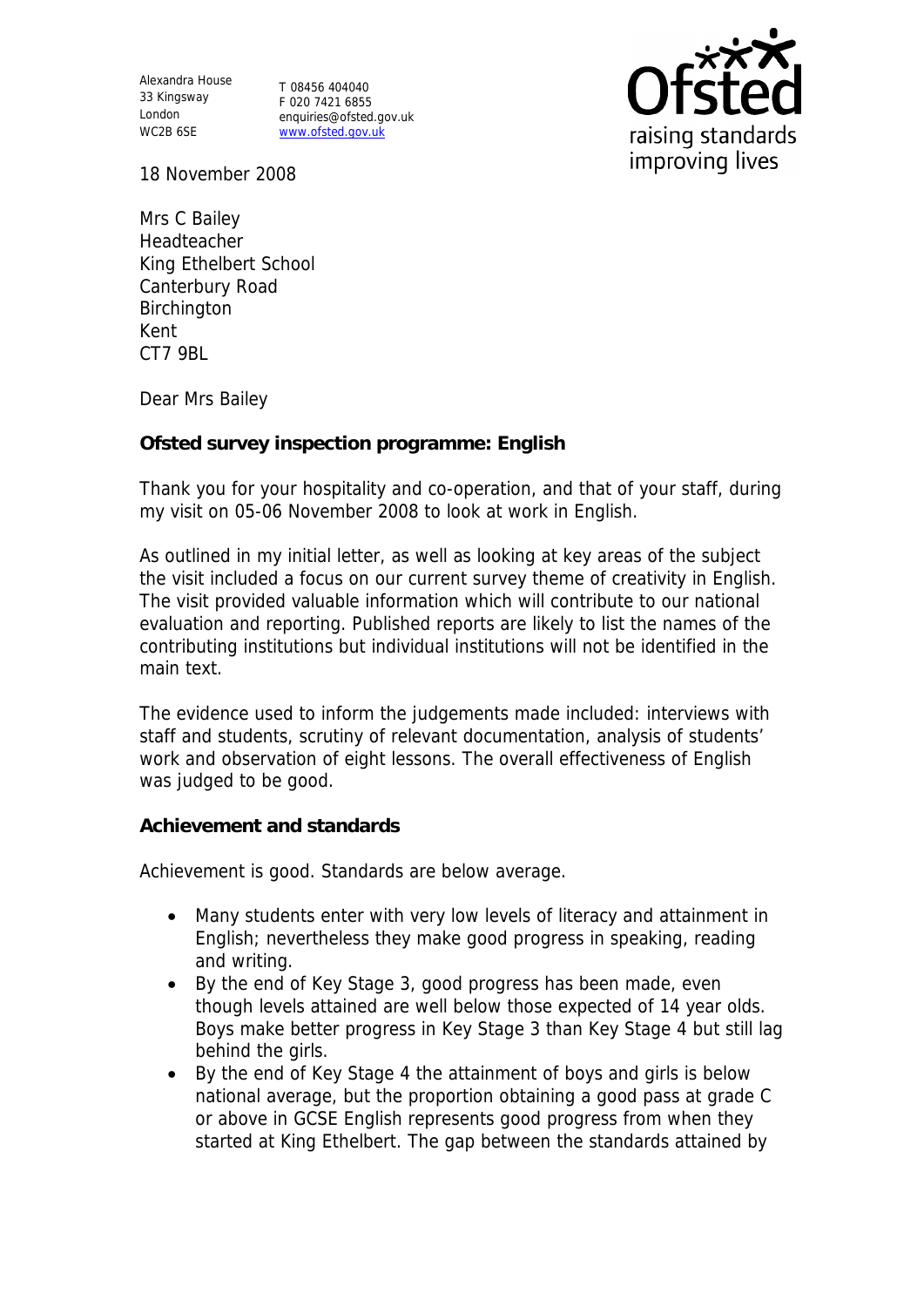girls and by boys widens in this examination to a greater degree than nationally.

- More students obtain a good pass in English Literature, but again results are well below average. In 2008 the proportion obtaining grade C or above in English was very similar to the previous year, but a higher proportion of students made good progress from their starting point.
- Students respond very well to the steps the school takes to improve their English skills. Their written work shows care being taken to be correct in spelling, grammar and punctuation. Diligence is shown by students with very weak skills, as well as the more able.
- Some students find independent reading very difficult but are usually willing to try. Students speak and listen well when working in small groups. They can answer questions or address the class with confidence, but in this respect boys make a noticeably stronger, more frequent contribution than girls. Older students are willing to explore ideas in depth, for instance about how the author portrays different characters in "Lord of the Flies".
- The positive impact of English on students' personal development, and thus on their learning, continues to be a remarkable feature, as was highlighted in the previous whole-school inspection report. Students like, respect and trust teachers. As one girl said, "We have a great bond with the teachers and this helps us learn."

**Quality of teaching and learning of English**

Teaching and learning are good.

- Lessons observed were good overall, whilst some outstanding and some satisfactory lessons were also seen. The department has consistent expectations that usually work well to support classroom practices.
- In good lessons, students are remarkably engaged in their learning. The department embraces creative approaches. Visual resources, including computers and interactive whiteboards, and note-taking frameworks are often used to gain students' interest. Students say lessons are often active and lively and they like learning that way.
- Lessons are planned to a standard format which often leads to good teaching, but in a few lessons the task planned fails to match the clearly stated objective, so students do not fully reach the desired outcome. Also, in less successful lessons, the skills of English being practised are not emphasised enough to be clear to students.
- Teaching, often well supported by classroom assistants, meets the needs of low ability students particularly well and there is no doubt that all students get plenty of encouragement. However in Years 7 to 9, there is sometimes scope for more challenge to higher ability students.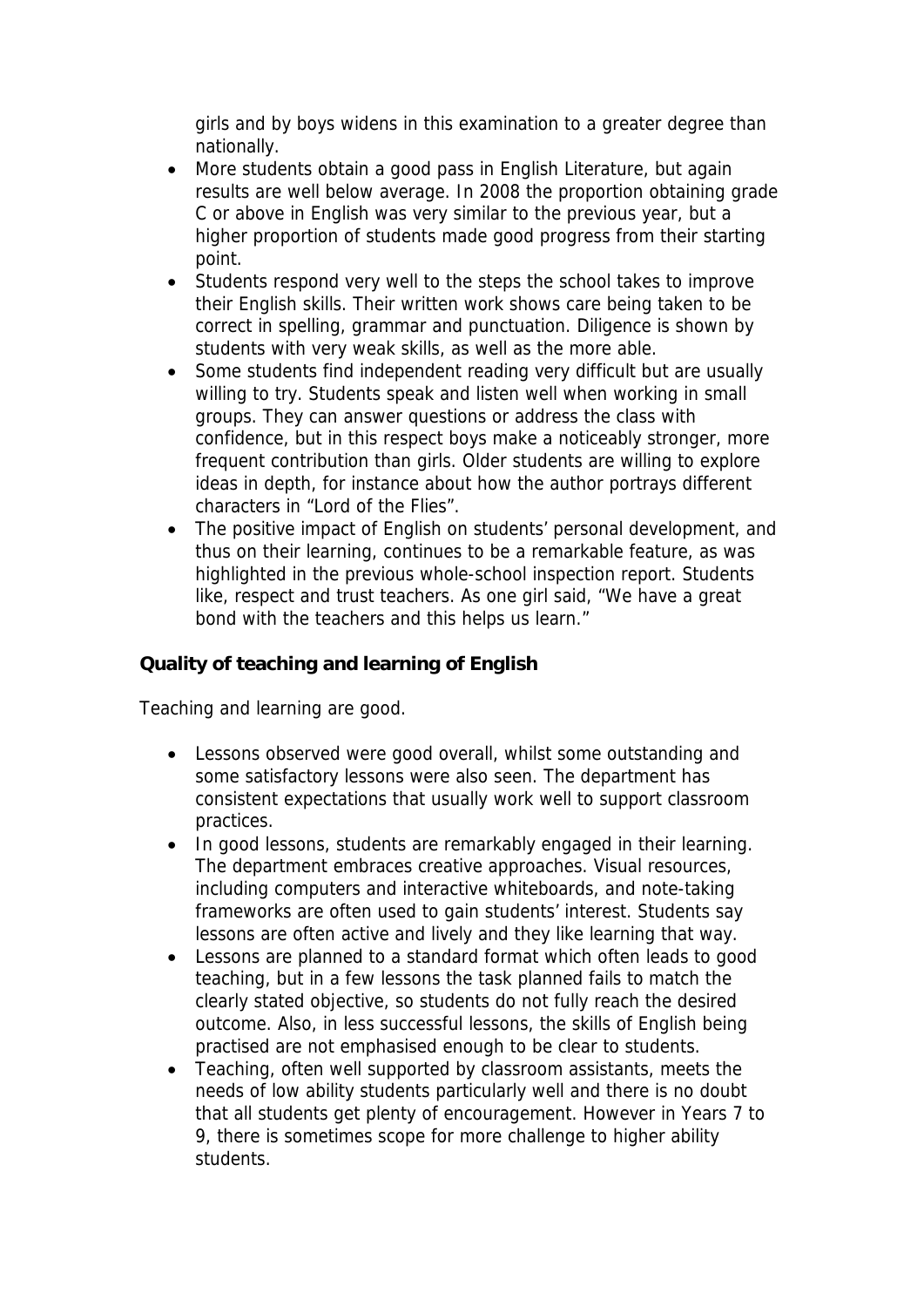- Marking by teachers is regular and fairly informative and all students have guides to levels in their books. However, it is evident from talking to them that some students do not grasp as well as others where they are in terms of English skills and what they need to do to advance to a higher level. Often students think of targets only in terms of improving presentation or accuracy, rather than deeper levels of skills, expression and understanding.
- The department is conscious that an unfortunate sequence of staff illness has affected continuity and progress for several classes and some students feel this has held them back, though they acknowledge that efforts are made to minimise disruption.

## **Quality of curriculum**

The curriculum in English is good.

- The school has commenced an innovative link with the local selective grammar school to assist in raising standards in English and mathematics. Year 10 students attend an intensive session of learning activities and are supported by mentors from Year 12. Those involved have found the sessions stimulating and value the advice of the peer mentors. It is too early to say what impact this will have on standards, but it has contributed to students' motivation and confidence.
- English is one of three lead subjects within the school's recently awarded specialist status for visual arts. Media Studies GCSE has replaced English Literature for all upper band Year 10 students as a GCSE course. The intention is to engage greater interest and better develop literacy. By developing the uptake of media studies, teachers hope to inspire boys in particular to be more committed to expressing themselves in writing. There are signs that this approach is having an impact.
- The department made a commitment last year to increase opportunities for learning outside school and each year group has an entitlement to a visit to a cultural event.
- The department makes a good contribution to meeting students' needs as learners and citizens. Some novels studied in Key Stage 3 have themes related to health and to safe behaviour and students are encouraged to relate them to their own life experience. Equal opportunities and global issues come up in discussions and in the study of poems from other cultures in Key Stage 4. In lessons students work as teams, making positive contributions and using communication skills which will contribute to their future employability. For example, an interesting unit of work involves discussions about proposals to regenerate areas of Margate that have declined since the heyday of the English seaside holiday.
- The school has piloted an "Opening Minds" curriculum for some Year 7-8 students. On the whole, this way of working engages students well in a commendable amount of thinking, discussion, team work and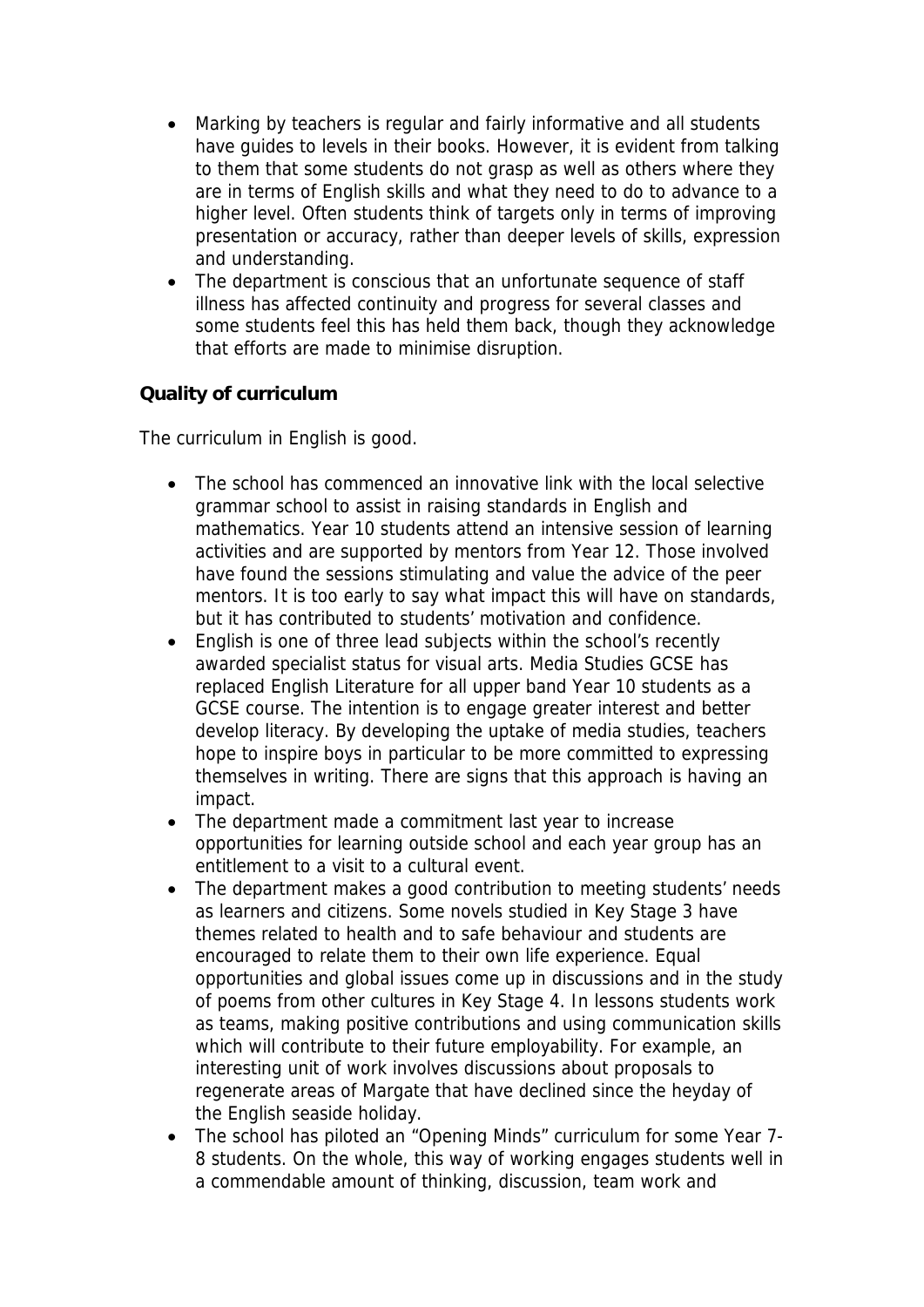writing. However there is not always enough emphasis on making explicit the English skills that are being developed, alongside the more general personal, learning and thinking skills.

**Leadership and management of English**

Leadership and management are good.

- The subject leader is hard working and self-challenging. She is determined to move beyond present success with students who make good progress from low levels, to increasing higher level achievement, as demonstrated by willingness to innovate in the curriculum.
- Good use is made of the school's excellent tracking data to ensure that vulnerable students, such as children in care or with learning difficulties and disabilities, are making good progress. Regular monitoring of lessons and written work is carried out and evaluation is largely accurate, although more could be done to improve some lesson planning and to ensure that the target setting approach is getting through to all students.
- The school system makes robust demands on middle leaders to provide regular reviews and action plans, alongside senior management reviews. Reports for English are perceptive and actions selected are appropriate; for example, actions to improve boys' achievement are being implemented well. Inconsistency in students' awareness of targets has been detected, but not yet fully tackled. Good plans are in place to collaborate with mathematics in targeting students capable of gaining five or more good GCSE passes in order to raise achievement to meet the National Challenge target.

## **Creativity in English**

Creativity has long been established in classroom practice as a way of motivating students who have difficulties in reading and writing. Visual resources, including Information and Communication Technology, are used as a way into the work and thoughtful pairings of students likely to benefit from working together are arranged. Teachers are confident about taking varied approaches, or challenging students to think in unusual ways because they are confident that their good relationships will mean that control is not lost. It is evident, for example in the sustained and varied projects presented in Year 11 work about regeneration in Margate, that students are confident to take their work in original and individual directions. There is evidence of other subjects adopting creative approaches that involve English skills, for example in science a girl had written a murder mystery, having learned about forensic science. The department has sought to develop a programme of visits to creative arts events for each year group, as well as inviting performers of poetry, drama and stories into school.